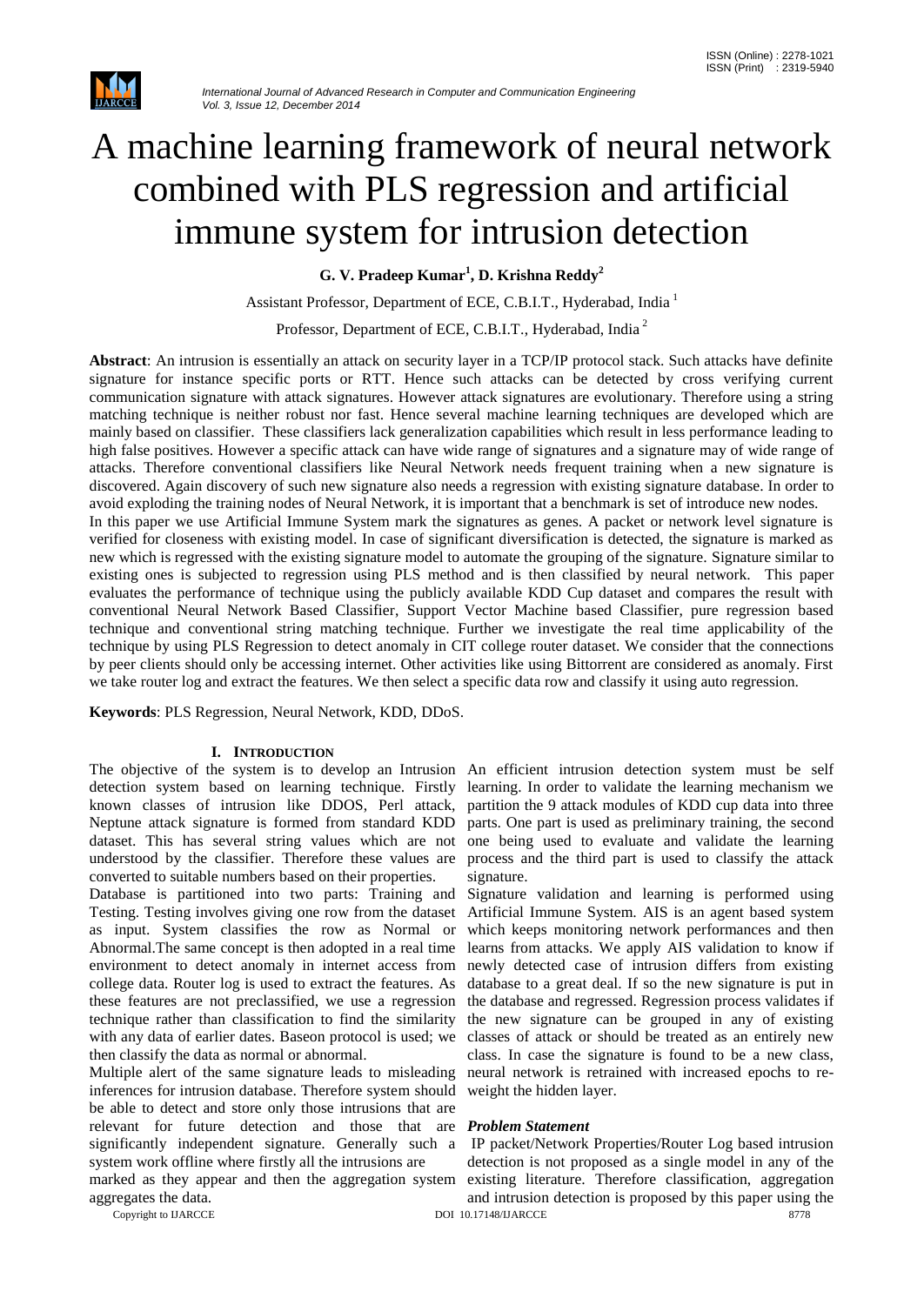

based technique. Detected patterns or signatures are used for future database for such a system. Intrusion detection systems are generally fast pattern or string matching algorithms that detect the intrusion. Hence a huge database size leads to significant delay in detection. Therefore detected signatures must be aggregated and sorted for precise interpretation of the detection. The work statement can be summarized as to detect packet and network level intrusion and summarize them for faster interpretation of the intrusion patterns and for future reuse of the patterns.

# *Kdd cup 99 data set description*

Since 1999, KDD'99 [16] has been the most wildly used data set for the evaluation of anomaly detection methods. This data set is built based on the data captured in DARPA'98IDS evaluation program. DARPA'98[17] is window of 100 connections rather than a time window of about 4 gigabytes of compressed raw (binary) tcp dump two seconds. These features are called connection-based data of 7 weeks of network traffic, which can be processed traffic features. into about 5 million connection records, each with about 3) Content features: unlike most of the Probing attacks and 100 bytes. The two weeks of test data have around 2 DoS, the R2L and U2R attacks don't have any intrusion million connection records. KDD training dataset consists frequent sequential patterns. This is because of the of approximately 4,900,000 single connection vectors each involvement of DoS and Probing attacks in many of which contains 41 features and is labelled as either connections to some host(s) in a very short duration of normal or an attack, with exactly one specific attack type. The simulated attacks fall in one of the following four categories:

1) Denial of Service Attack (DoS): is an attack which these kinds of attacks, we need some features to be able to makes the user to be denied to use the access of a machine by making the memory busy or full such that it cannot number of failed login attempts, are called content handle further requests.

2) User to Root Attack (U2R): is a class of attack that starts without the access provision to the system using a normal user account and it is also able to take advantage of some lapse in order to gain root access to the system.

3) Remote to Local Attack (R2L): occurs when an attacker behaves like a user without having any account, tries to send the information over a network by exploiting the lapse of the system such that he can gain access as a user and can handle that machine.

4) Probing Attack: is an attempt to gather information about a network of computers for the apparent purpose of circumventing its security controls. It is primary to make a note that the test and training data do not have the same probability distribution, which includes specific attack types not in the training data which make the task more real. Some of the intrusion experts accept as true that most novel attacks are nothing but the variations of known attacks and their signatures can be sufficient to catch novel variants.

The datasets contain 24 training attack types in total, with an additional of 14 types of test data only.

KDD'99 features can be classified into three groups:

1) Basic features: this category encapsulates all the attributes that can be extracted from a TCP/IP connection. Most of these features leading to an implicit delay in detection.

2) Traffic features: this category includes features that are computed with respect to a window interval and is divided into two groups:

combination of Neural Network; PLS regression and AIS a) "same host" features: These determine only the connections which are having the same destination host as that of the current connection in the past two seconds and thus estimate the statistics associated to protocol service, behaviour, etc.

> b) "same service" features: inspect only the connections in the past two seconds that have the same service as that of the current connection.

> The two aforementioned types of "traffic" features are called time-based. However, there are several slow probing attacks that scan the hosts (or ports) using a much larger time interval than two seconds, for example, one in every minute. As a result, these attacks do not produce intrusion patterns with a time window of two seconds. To solve this problem, the "same host" and "same service" features are re-calculated but based on the connection

> time; on the other hand, the R2L and U2R attacks are entrenched in the data portions of the packets, and normally involves only a single connection. To detect look for suspicious behaviour in the data portion, e.g., features.

#### **II. RELATED WORK**

Intrusion Detection System is analysed by the use of system behaviour, assuming that some techniques work well with intrusion detection leads to a failure. This system evaluates the behaviour of the intrusion detection system based on system behaviour using the behaviour of the observed system, works at a low level of observing a system[1]. Intrusion Detection systems help in detection and prevention of denial of service attacks and also reduce power consumption in transmission, further pre processing of data plays a vital role as it provides a finite dataset for the IDS. Ganapathy et al. proposed an intrusion detection system based on such pre processing of data which helps in removing redundant features and further in decision making in intrusion detection[2]. Intrusion Detection is based on knowledge of security techniques applied over intrusion. In order to reduce the dependence on security systems different search techniques exists in literature. Tribak et al. proposed intrusion detection using NSL-KDD intrusion detection dataset. Various learning algorithms are applied for the recognition of attacks and further statistical analysis is applied to evaluate the performance of the system[3].

Hari Om et al. proposed a hybrid IDS based on feature extraction using entropy, which helps in selection of important features and reduction in irrelevant ones. Further these features are made into groups using K-means clustering[4]. Intrusion detection is used for handling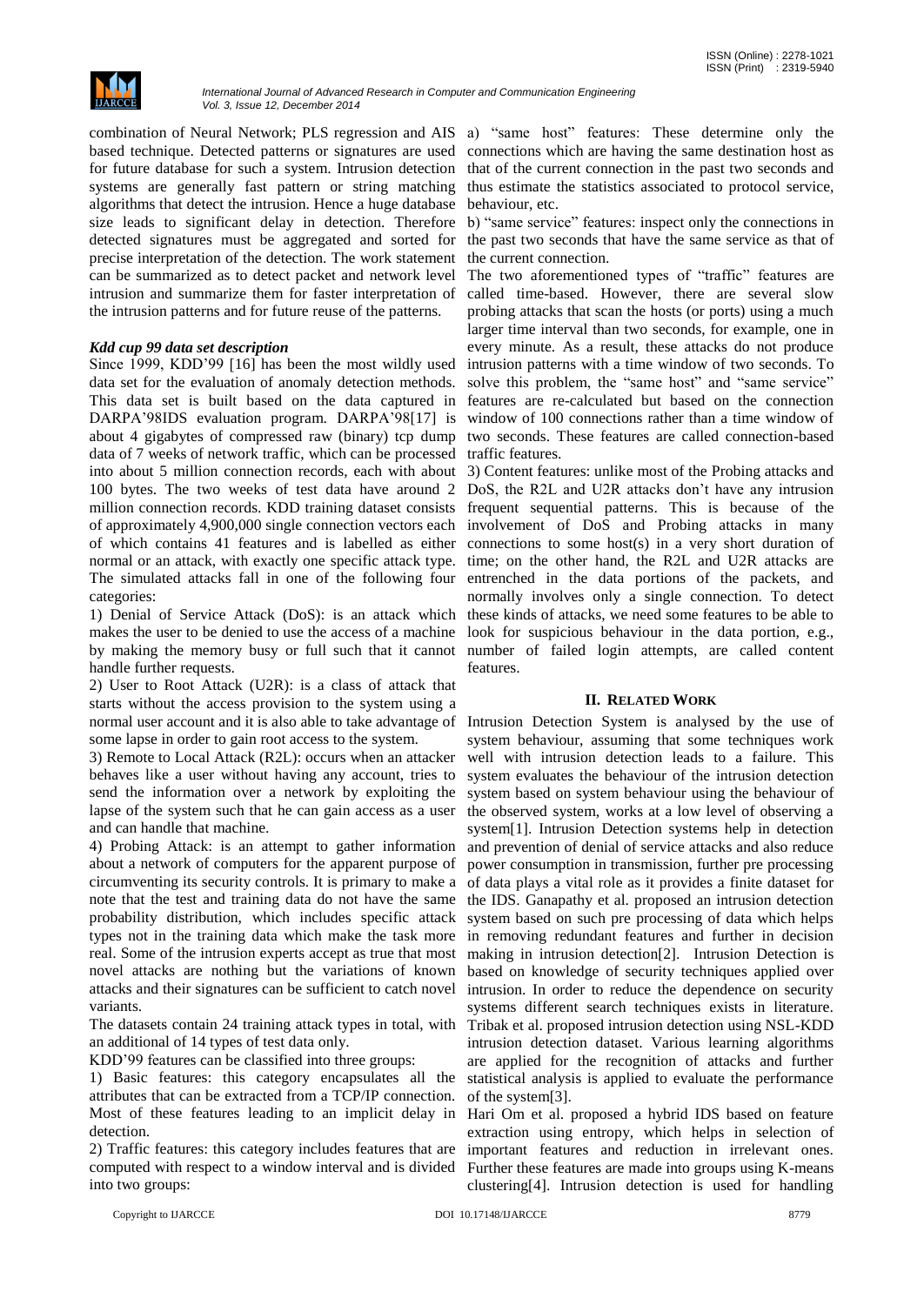

intrusions that occur in a computer environment by the aid of triggering alerts that makes analysts to take appropriate action in order to block such intrusions. Signature based intrusion detection systems fail as they are not capable in the detection of unknown attacks[5]. Intrusion varies in wired and wireless networks. Hence wireless intrusions based on signatures are complicated. Conventional techniques which are used for intrusion detection fail in wireless networks. Hence, an agent based technique is proposed for gathering information from various nodes with an evolutionary artificial immune system for the detection of intrusion and preventing the same over the intrusive paths[6].

Anish Das et al. proposed divide and conquer feature reduction and also for feature selection over KDD dataset. These features help in the detection of intrusions as attacker will be using various methods to attack which are not identifiable by an intrusion detection system. KDD dataset contains huge number of features which need to be reduced for accurate classification of records [7-8]. KDD dataset uses most recently publicly available exploits and methods. The performance on KDD dataset does not represent its real performance on the attacks. More features do not prove that the classification results will be good enough[9].

Intrusion detection is a process of observing network traffic data for violation of security. Hence mining plays a major role in intrusion detection system. Himadri Chauhan et al. presented a comparison of classification algorithms based on their performance metrics under WEKA environment using KDD dataset[10]. Anamolies in the network traffic are classified into attacks. Gagandeep Kaur et al. proposed a statistical technique for the detection of distributed denial of service attacks based on the observation of anamolies behaviour in the network traffic. Such a technique proved to estimate the time of attack[11]. Quang Anh Tran et al. designed a prototype based on block based neural network combined with software enabled detection engine for intrusion detection. The weights of block based neural network are computed using genetic algorithm. This technique outperformed existing conventional methods[12].

Biological systems are used as inspiration for bio inspired computing. Artificial immune systems are such bio inspired computing which has contributed for complex problem solutions. Modeling is the way to understand immune system. Agent based modeling is used as a component of the Immune system and are agents which interact with each other such that a system behaviour can be setup[13]. Elham Hormozi et al. proposed negative selection algorithm for anamoly detection in artificial immune system on cloud. Experimental tests revealed that using parallel algorithm detection rate have increased to more than half of the use of serial algorithm[14]. AIS is capable of detecting attacks as it is trained to identify the difference between normal and abnormal behaviour during the training period[15].

### **III.PROPOSED SYSTEM**











Fig. 3:Anamoly Detection using correlation based distance matching

Fig. 1, Fig. 2 and Fig.3 are the visual representations of the "flow" of data through a system for anamoly detection. The server log file of 90 days is obtained and is tokenized. The screenshot of the part of log file is shown in the Fig. 4 It is interesting to note that even though the log entries are unique and independent over time, there are several entries that creates a signature

Therefore it is important first step to extract independent signatures and group them appropriately. Conventionally such a task is carried out with the help of string matching and clustering techniques.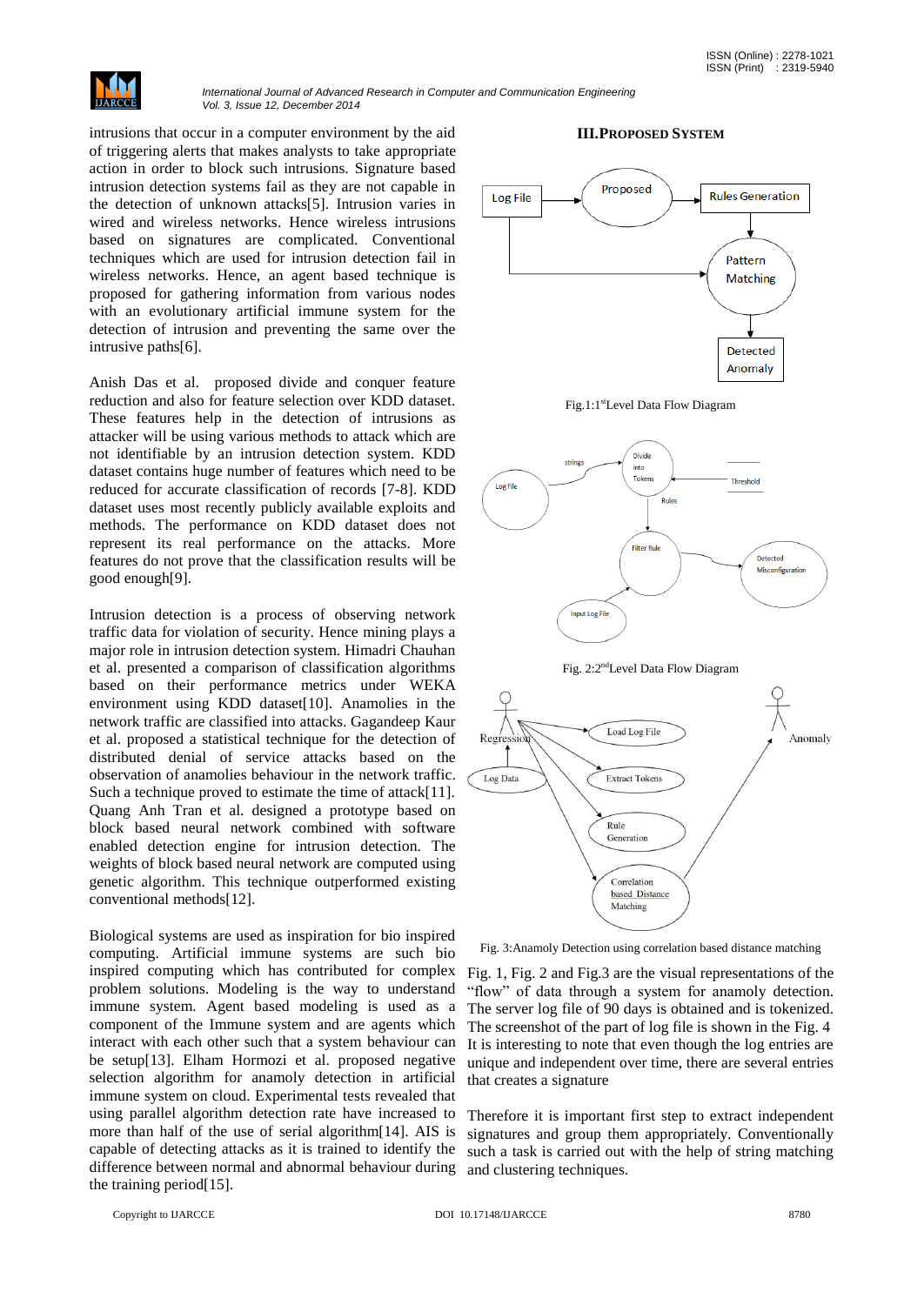| 16:27:57.605145 eth7 > 210.212.207.2.2742 > 217.23.1.100.8800: P 653:904(251) ack 112 win 65332 (DF)<br>Fig. 4: CIT College Log File                                                                                                                                       |                                                                                                                                                                     |
|----------------------------------------------------------------------------------------------------------------------------------------------------------------------------------------------------------------------------------------------------------------------------|---------------------------------------------------------------------------------------------------------------------------------------------------------------------|
| 16:27:57.605039 eth7 > 210.212.207.2.49511 > 68.232.45.163.www: . 1:1(0) ack 45261 win 27740 (DF)                                                                                                                                                                          |                                                                                                                                                                     |
| 16:27:57.604953 if34 < 38.229.79.2.https > 117.211.43.33.36789: . 189270:190690(1420) ack 26899 win 65535 (DF)                                                                                                                                                             |                                                                                                                                                                     |
| 16:27:57.604977 eth9 > PPPoE [ses 0x236b] 117.211.43.33.4661 > 67.228.177.191.1935: . 14:14(0) ack 63901 win 65535 <mop.mop. 1="" sack="" {65321:66741}=""> (DF)</mop.mop.>                                                                                                |                                                                                                                                                                     |
| 16:27:57.604947 if34 < 38.229.79.2.https > 117.211.43.33.36789: . 187850:189270(1420) ack 26899 win 65535 (DF)<br>16:27:57.604974 if34 > 117.211.43.33.4661 > 67.228.177.191.1935: . 14:14(0) ack 63901 win 65535 <mop.nop. 1="" sack="" {65321:66741}=""> (DF)</mop.nop.> |                                                                                                                                                                     |
|                                                                                                                                                                                                                                                                            | 16:27:57.604953 eth9 < PPPoE 「ses 0x236b】truncated-ip - 1280 bytes missing!38.229.79.2.https > 117.211.43.33.36789: . 189270:190690(1420) ack 26899 win 65535 (DF)  |
|                                                                                                                                                                                                                                                                            | 16:27:57.604947 eth9 < PPPoE [ses 0x236b] truncated-io - 1280 bytes missing!38.229.79.2.https > 117.211.43.33.36789: . 187850:189270(1420) ack 26899 win 65535 (DF) |
| 16:27:57.604882 eth9 > PPPoE [ses 0x236b] 117.211.43.33.60119 > 68.68.30.139.www: P 568:569(1) ack 435 win 32767 (DF)                                                                                                                                                      |                                                                                                                                                                     |
| 16:27:57.604877 if34 > 117.211.43.33.60119 > 68.68.30.139.www. P 568:569(1) ack 435 win 32767 (DF)                                                                                                                                                                         |                                                                                                                                                                     |
| 16:27:57.604873 eth6 > 115.112.0.6.www > 10.10.4.143.4294: . 1461:2921(1460) ack 808 win 7263 (DF)                                                                                                                                                                         |                                                                                                                                                                     |
| 16:27:57.604863 eth6 > 173.194.36.40.www > 10.10.4.35.40425: P 2891:3249(358) ack 660 win 6590 (DF)                                                                                                                                                                        |                                                                                                                                                                     |
| 16:27:57.604704 if34 < 38.229.79.2.https > 117.211.43.33.36789; . 186430:187850(1420) ack 26899 win 65535 (DF)                                                                                                                                                             |                                                                                                                                                                     |
| 16:27:57.604698 if34 < 38.229.79.2.https > 117.211.43.33.36789: . 185010:186430(1420) ack 26899 win 65535 (DF)                                                                                                                                                             |                                                                                                                                                                     |
|                                                                                                                                                                                                                                                                            | 16:27:57.604704 eth9 < PPPoE  ses 0x236b  truncated-ip - 1280 bytes missing 38.229.79.2.https > 117.211.43.33.36789: . 186430:187850 1420) ack 26899 win 65535 (DF) |
|                                                                                                                                                                                                                                                                            | 16:27:57.604698 eth9 < PPPoE [ses 0x236b] truncated-ip - 1280 bytes missing 38.229.79.2.https > 117.211.43.33.36789: . 185010:186430(1420) ack 26899 win 65535 (DF) |
| 16:27:57.603959 eth7 < 74.125.236.179.www > 210.212.207.2.56690: 5 4154079923:4154079923(0) ack 1477783505 win 5720 <mss 143d=""> [tos 0x20]</mss>                                                                                                                         |                                                                                                                                                                     |
| 16:27:57.602959 eth7 < 115.112.0.31.www > 210.212.207.2.42624: 5 1068786768:1068786768(0) ack 1482169677 win 14600 <mss 1460=""> (DF) [tos 0x20]</mss>                                                                                                                     |                                                                                                                                                                     |
| 16:27:57.602454 eth6 < 10.10.4.35.40425 > 173.194.36.40.mmm: . 660:660(0) ack 2891 win 11680 (DF)                                                                                                                                                                          |                                                                                                                                                                     |
| 16:27:57.602027 eth6 > 65.54.188.72.smtp > 10.10.34.46.5900: . 614:614(0) ack 71 win 5840 (DF)                                                                                                                                                                             |                                                                                                                                                                     |
| 16:27:57.601955 eth6 < 10.10.34.46.5900 > 65.54.188.72.smtp: F 70:70(0) ack 614 win 64922 (DF)                                                                                                                                                                             |                                                                                                                                                                     |
| 16:27:57.601645 eth6 > 115.112.0.6.mm > 10.10.4.143.4294: . 1:1461(1460) ack 808 win 7263 (DF)                                                                                                                                                                             |                                                                                                                                                                     |
| 16:27:57.601544 eth6 > 173.194.36.40.www > 10.10.4.35.40425: . 1431:2891(1460) ack 660 win 6590 (DF)                                                                                                                                                                       |                                                                                                                                                                     |
| 16:27:57.600206 eth6 < 10.10.2.194.1448 > 88.208.58.122.www: . 1:1(0) ack 210160 win 64240 (DF)                                                                                                                                                                            |                                                                                                                                                                     |
| 16:27:57.599956 eth6 < 10.10.5.99.49236 > 46.165.197.96.https: . 5786:5786(0) ack 11277 win 64240 (DF)<br>16:27:57.599990 eth6 < 10.10.2.194.1448 > 88.208.58.122.www: . 1:1(0) ack 207440 win 64240 (DF)                                                                  |                                                                                                                                                                     |
| 16:27:57.599527 eth7 > 210.212.207.2.ssh > 210.212.207.15.3077: P 3683700:3684340(640) ack 10753 win 32767 (DF)                                                                                                                                                            |                                                                                                                                                                     |
| 16:27:57.599498 eth7 < 210.212.207.15.3077 > 210.212.207.2.ssh: . 10753:10753(0) ack 3683700 win 65535 (DF)                                                                                                                                                                |                                                                                                                                                                     |
| 16:27:57.599457 eth6 < 10.10.2.194.1448 > 88.208.58.122.www: . 1:1(0) ack 207440 win 62780 (DF)                                                                                                                                                                            |                                                                                                                                                                     |
| 16:27:57.598998 eth7 > 210.212.207.2.ssh > 210.212.207.15.3077: . 3682240:3683700(1460) ack 10753 win 32767 (DF)                                                                                                                                                           |                                                                                                                                                                     |
| 16:27:57.598450 if34 < are-proto-0x880B (gre encap)                                                                                                                                                                                                                        |                                                                                                                                                                     |
| 16:27:57.598450 eth9 < PPPoE [ses 0x236b] ore-proto-0x8808 (ore encap)                                                                                                                                                                                                     |                                                                                                                                                                     |
| 16:27:57.598261 eth7 > 210.212.207.2.ssh > 210.212.207.15.3077: P 3680808:3682240(1432) ack 10753 win 32767 (DF)                                                                                                                                                           |                                                                                                                                                                     |
| 16:27:57.598233 eth7 < 210.212.207.15.3077 > 210.212.207.2.ssh: . 10753:10753(0) ack 3680808 win 64315 (DF)                                                                                                                                                                |                                                                                                                                                                     |
| 16:27:57.598211 eth7 < 210.212.207.15.3077 > 210.212.207.2.ssh: . 10753:10753(0) ack 3679588 win 65535 (DF)                                                                                                                                                                |                                                                                                                                                                     |
| 16:27:57.597490 eth7 > 210.212.207.2.ssh > 210.212.207.15.3077; P 3679588:3680808(1220) ack 10753 win 32767 (DF)                                                                                                                                                           |                                                                                                                                                                     |
| 16:27:57.597477 eth7 > 210.212.207.2.ssh > 210.212.207.15.3077: . 3678128:3679588(1460) ack 10753 win 32767 (DF)                                                                                                                                                           |                                                                                                                                                                     |

For instance<br>16:27:57.597477 eth7 > 210.212.207.2.ssh > 210.212.207.15.3077: . 3678128:3679588(1460) ack 10753 win 32767 (DF) is an entry of interface Ethernet 7 which is similar to entry 16:27:57.605039 eth7 > 210.212.207.2.49511 > 68.232.45.163.www: . 1:1(0) ack 45261 win 27740 (DF) However the logs shows that the IP address accessed may vary from log to log and such IP addresses may also lead to significant information for instance accessing a particular site. Hence a self learning technique should be used as first step for extracting unique and independent signatures.

We perform this with the help of artificial immune system. *AIS Step*

In general Artificial Immune System can be categorised into negative selection and clonal selection. The former finds its applications in pattern recognition and classification by attempting to model the entire process using T cells, while the latter is helpful in solving optimisation problems.

In this work we randomly select 6 patterns. We define patterns as sequence of tokens where each entry in a row the log file and dataset file is tokenized. The initial set is created in such a way that they are formed of independent entries. Each pattern is called a self-set

The self-set is a population six tokens (Incoming Port, Outgoing Port, Protocol, Header, Interface Number, IP address). The non-self-pattern set or negative set would describe abnormal behaviour and would have to be generated using the self-set by negative selection. This can be achieved by iterating through thousands of six pattern sequences from dataset or from log file and removing those which match the self-set and keeping those which do not. For example eth7, which does not match the if34 set, would be in the abnormal set.

In this problem, the search step would involve taking an unknown six token entry and matching it against the negative set given certain criteria (i.e., 4 character matches, or in case port number matching) to test if it is abnormal.

Once dataset is ready, it should be used for training. It is highly impossible to segregate and mark thousands of possible independent signatures (or self-set or entries). Hence conventional knowledge based classifiers are difficult to model. Therefore we need to design a selflearning classifier which is performed using PLS regression.

#### *PLS Regression*

Copyright to IJARCCE **DOI** 10.17148/IJARCCE **DOI** 10.17148/IJARCCE 8781 Partial least squares regression (PLS regression) is a statistical method that bears some relation to principal

components regression; instead of finding hyper planes of minimum variance between the response and independent variables, it finds a linear regression model by projecting the predicted variables and the observable variables to a new space. Because both the *X* and *Y* data are projected to new spaces, the PLS family of methods are commonly referred as bilinear factor models.

PLS is used for finding the fundamental relations between the two matrices (*X* and *Y*), i.e., a latent variable approach to modeling the covariance structures in these two spaces. A PLS model tries to find the multi-dimensional direction in the *X* space that explains the maximum multidimensional variance direction in the *Y* space. PLS regression is predominantly suited when the matrix of predictors has more variables than observations, and when multi-collinearity exists among *X* values. By contrast, standard regression will fail in these cases.

However as PLS works on Matrices and not on string, it is important to obtain a numerical pattern from the string pattern extracted through AIS. This is performed in following ways.

1) Obtain all independent entries in protocol field. Create an enumerator by assigning unique number to each protocol.

2) Assign 0 for  $\geq'$  (outgoing) and 1 for  $\leq'$  ( incoming)

3) See if the entry contains Acknowledgement. If yes, assign 1 else assign 0.

4) Divide both incoming and outgoing IP addresses into 4 fields each and separate address entries.

5) Remodel the extracted set of string self set into a Numeric set using the steps 1-4.

Form a Matrix from this numeric set and subject it to modelling

#### *Modelling*

The general underlying model of multivariate PLS is

$$
X = TP^T + E
$$

$$
Y = UQ^T + F
$$

where X is an  $n \times m$  matrix of predictors, Y is an  $n \times p$  matrix of responses: *T* and *U* are  $n \times l$ matrices that are, respectively, projections of X (the *X*  score, component or factor matrix) and projections of Y (the *Y* scores); *P* and *Q* are, respectively,  $m \times l$ and  $p \times l$  orthogonal loading matrices; and matrices  $E$ and  $F$  are the error terms, assumed to be independent

and identically distributed (i.i.d) normal. The decompositions of X and Y are made so as to maximize the covariance of U and T.

A number of variants of PLS are present for estimating the factor and loading matrices  $T, P$  and  $Q$ . Most of them construct estimates of the linear regression between *X* and  $Y$  as  $Y = X\tilde{B} + \tilde{B}_0$ .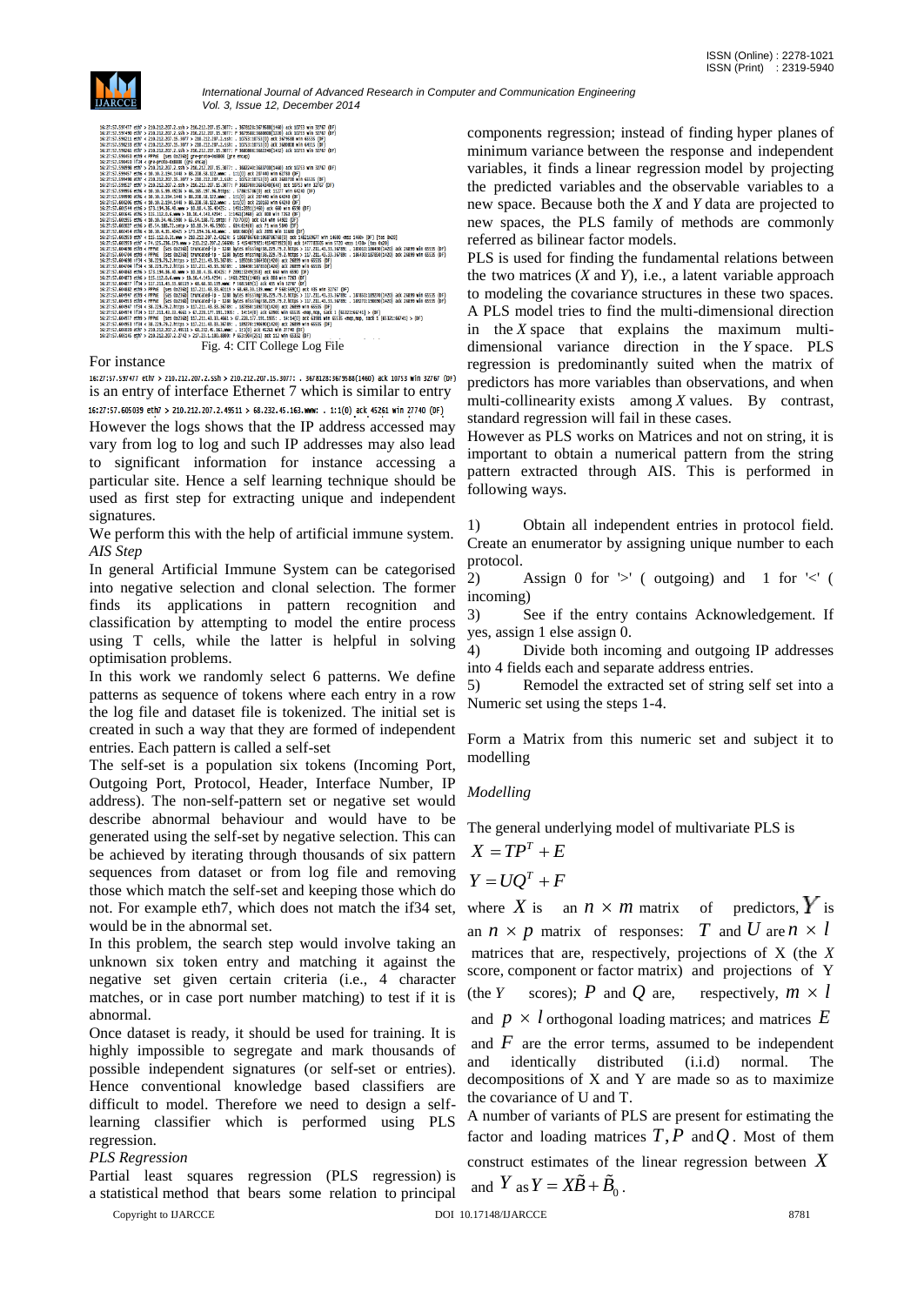

Two patterns each from KDD dataset attack types are grouped along with two normal patterns. Closeness of the self set with dataset pattern is obtained using usual string matching technique defined in AIS step and an extra Matrix field in regressed matrix is added called Observation. It contains 1 for abnormal or attack entry and 0 for normal entry.

Any log entry is now classified using ANN (Artificial Neural Network) on the regressed matrix using numerical entry extracted from the pattern. If the classifier returns '1' then the string is matched extensively in KDD dataset to find the matching attack type.

### **IV.RESULTS**

# a) Experimentation

b)

We conducted our experiment in two datasets: KDDCup 99 dataset and CIT College's router's log. In the experiment with KDDCup data we randomly partitioned the table into two parts: One used for training and other for testing. We evaluated proposed method against

- 1) String Matching based Technique (Regx based)
- 2) ANN based technique
- 3) SVM based technique
- 4) PLS Regression based Technique and
- 5) AIS based technique.

Every technique has its pros and cons and offers some uniqueness over the other. It is important therefore to analyse the performance of independent technique alongside the proposed technique.

Methods were tested for False Positive, False Negative, Rate of Classification, Classification time against number of classes of attack and number of training samples.

We further carry out testing on the real dataset using proposed technique and only PLS regression based technique to evaluate the speed of detection. Experiment results are as presented below.

#### c) Results and Analysis

We first need a justification of using a numerical matrix based approach for classification over a regx based string matching technique for matching the signatures. The graph shown in the Fig. 5 is obtained for 10,000 training samples and 20,000 test samples. It can be clearly seen that the proposed technique fares better than string matching based technique and the performance difference is quite clearly visible for higher number of classes. Hence it can be safely said that the numerical model based classification would provide a better model for detecting attacks in pattern signature.

However there are several classifiers: Nearest Neighbour classifier, ANN, Fuzzy based Classifier, SVM and so on. Therefore a performance analysis is important among various classifiers to justify the proposed model.







Fig. 6: Training Sample versus Classification Accuracy

The graph shown in the Fig.6 presents the classification accuracy performance of different techniques for 6 Attacks and one normal class. It can be seen that SVM based technique provides good performance even for lower number of training samples. However performance of all the techniques converges above 99% for 20000 samples. This proves that numerical modelling is an acceptable method for achieving high accuracy for attack classification. However this performance also clearly shows that the proposed technique fares better than other techniques in terms of accuracy.

Time complexity analysis presents an interesting aspect of the techniques. SVM and ANN which were found to be good classifiers are also found to take excessive time when number of training samples is increased. It is interesting to find that AIS combined with PLS classifies at a faster rate. As for 5000 samples, accuracy of the proposed technique is better than both ANN and SVM based method.

Another interesting fact emerges from the graph shown in the Fig. 7 is that the proposed technique can classify at a better accuracy without compromising on time complexity. As it can be seen, even for 20,000 training sample, proposed technique fares better than other two good classifiers.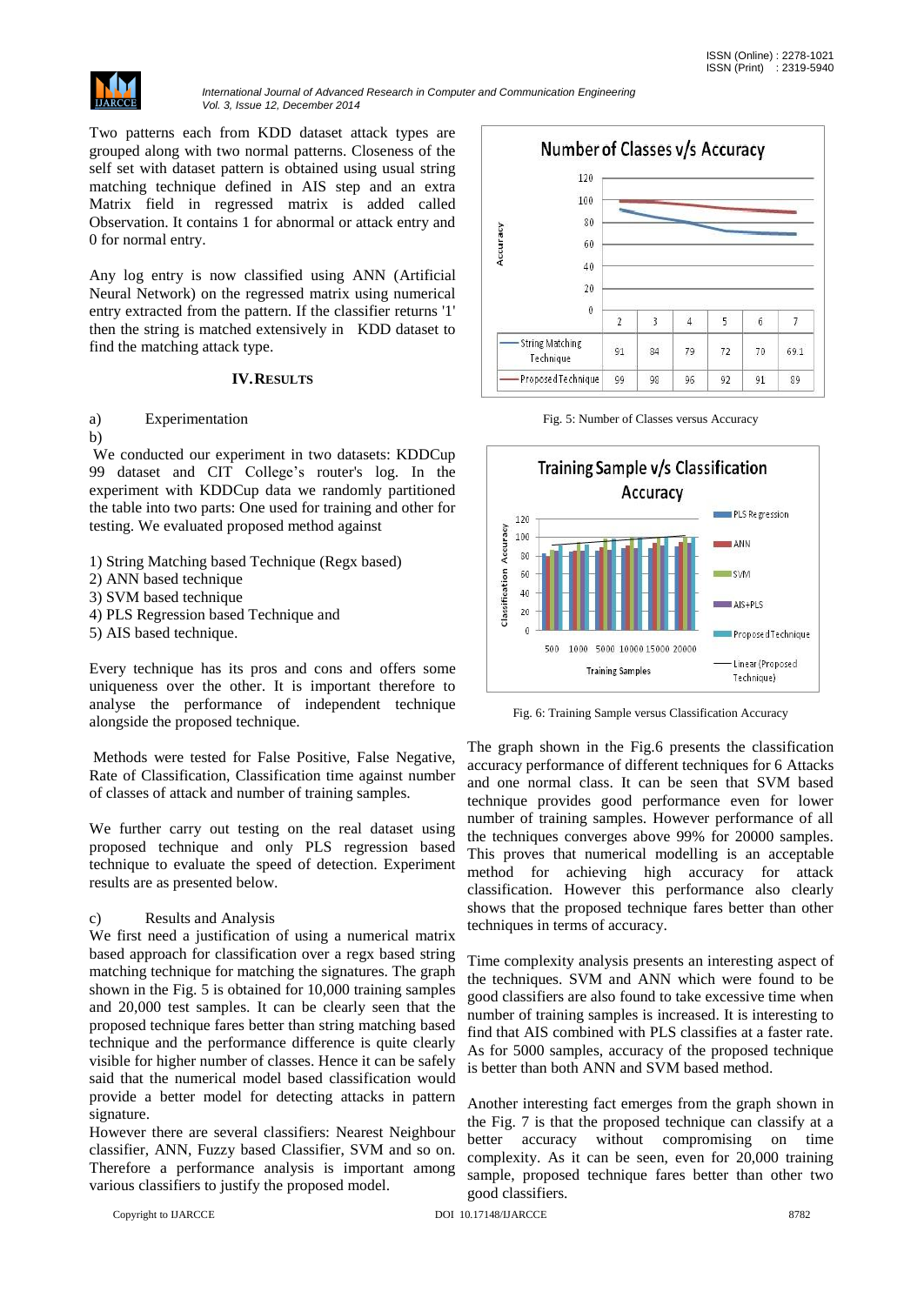

.

*International Journal of Advanced Research in Computer and Communication Engineering Vol. 3, Issue 12, December 2014*



Fig. 7: Training Sample versus Classification Time

The number of classes v/s accuracy graph shown in the Fig. 8 is developed through experiment with 1000 training samples and 20,000 testing samples. It is very interesting to see that for 2 classes, SVM gives 100% result. However as the number of classes increase, performance of the classifiers decreases. For 7 classes performance of proposed system is almost similar to SVM based technique. For five classes, proposed technique is a stand out winner

Hence it can clearly be claimed that the proposed can be used with medium number of training samples, for optimum solution in terms of accuracy and speed acceptability. It can also be seen that using AIS in collaboration with PLS significantly improves the performance of PLS based technique.



Fig. 8: Number of Classes versus Accuracy

In order to validate the role of Negative gene selection we introduced a feedback in the testing phase. Every percent count misclassification triggers readjustment of training process with negative gene selection. This experiment is conducted with 5000 training samples and 5 classes.

Results obtained in the Fig. 9 show that with negative gene selection, performance of the method can be significantly improved. As the testing triggers misdetection, if the Interestingly all the knowledge based classifiers other than training samples are reselected or dropped based on the nearest neighbour classifier achieves this. However even result, the result can produce a good classifier. This is in the graph, shown in the Fig. 11, it can be clearly seen done by introducing the misdetected signature in the that the proposed technique fares better than the rest in training set and eliminating the signature closest to it in terms of low FRR.terms of numerical manhatten distance.



Fig. 9: Number of Test Samples versus Accuracy

It can be seen that both String Matching and nearest neighbour classifier which is similar to string matching in number domain has high false acceptance rate. False acceptance should be low for a system to acceptable in an attack detection scenario.

It is interesting to find that proposed technique has the best performance in terms of low False Acceptance Rate. The graph shown in the Fig. 10 is obtained with 5000 training and 20000 test samples. It is also interesting to see that PLS based method performs better than string matching technique but poorer than ANN and SVM based technique. This observation clearly implicates that when the problem is transformed to matrix domain, it improves the accuracy and FAR. Also the samples are to be selected through proper regression for optimum time performance. ANN on such an optimum set can classify better than SVM.



Fig. 10: Number of Classes versus FAR

An Intrusion detection system is said to be acceptable if False Acceptance Rate is lower than False Rejection Rate.